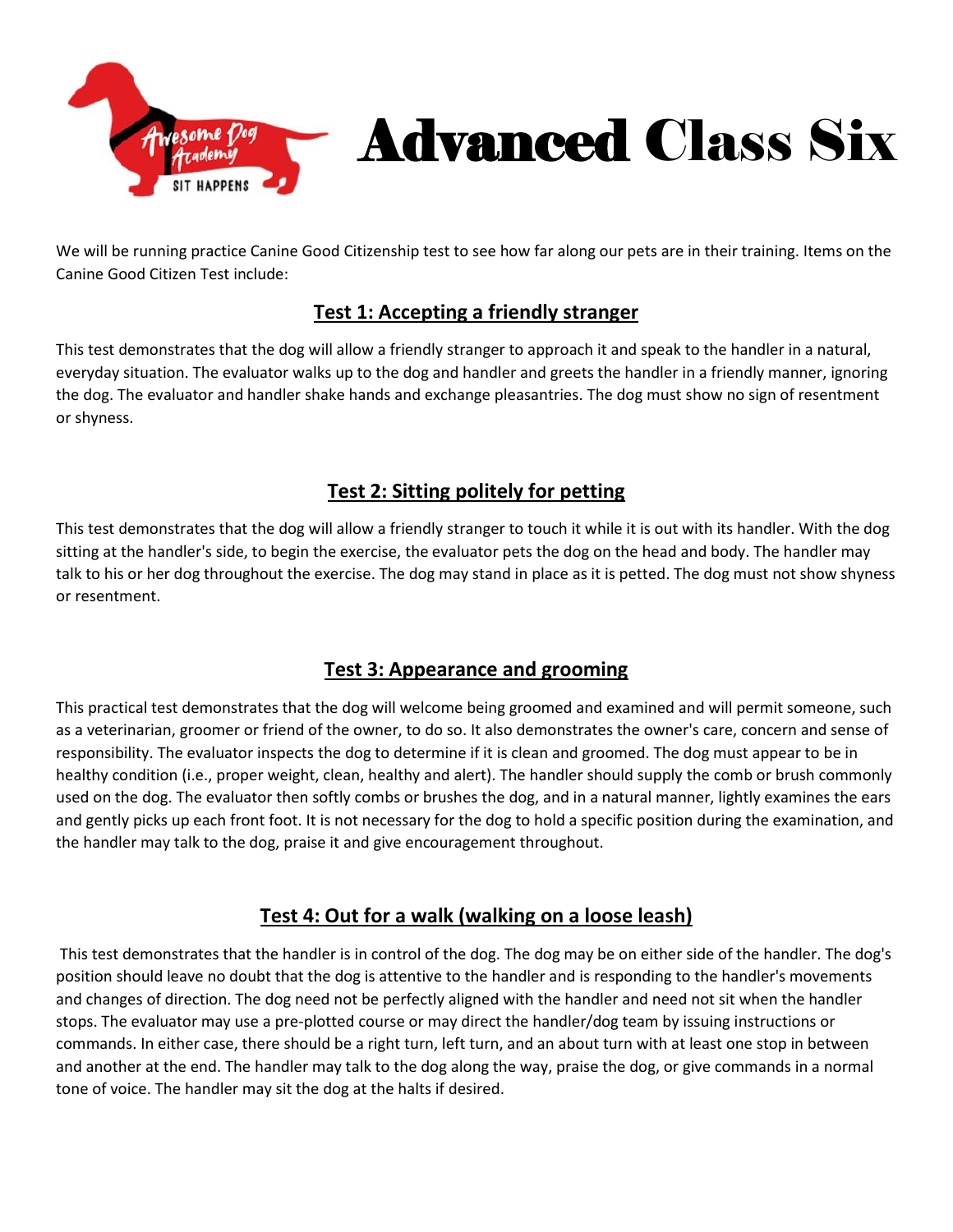### **Test 5: Walking through a crowd**

This test demonstrates that the dog can move about politely in pedestrian traffic and is under control in public places. The dog and handler walk around and pass close to several people (at least three). The dog may show some interest in the strangers but should continue to walk with the handler, without evidence of over-exuberance, shyness or resentment. The handler may talk to the dog and encourage or praise the dog throughout the test. The dog should not jump on people in the crowd or strain on the leash.

#### **Test 6: Sit and down on command and Staying in place**

This test demonstrates that the dog has training, will respond to the handler's commands to sit and down and will remain in the place commanded by the handler (sit or down position, whichever the handler prefers). The dog must do sit AND down on command, then the owner chooses the position for leaving the dog in the stay. Prior to this test, the dog's leash is replaced with a line 20 feet long. The handler may take a reasonable amount of time and use more than one command to get the dog to sit and then down. The evaluator must determine if the dog has responded to the handler's commands. The handler may not force the dog into position but may touch the dog to offer gentle guidance. When instructed by the evaluator, the handler tells the dog to stay and walks forward the length of the line, turns and returns to the dog at a natural pace. The dog must remain in the place in which it was left (it may change position) until the evaluator instructs the handler to release the dog. The dog may be released from the front or the side.

## **Test 7: Coming when called**

This test demonstrates that the dog will come when called by the handler. The handler will walk 10 feet from the dog, turn to face the dog, and call the dog. The handler may use encouragement to get the dog to come. Handlers may choose to tell dogs to "stay" or "wait" or they may simply walk away, giving no instructions to the dog.

#### **Test 8: Reaction to another dog**

This test demonstrates that the dog can behave politely around other dogs. Two handlers and their dogs approach each other from a distance of about 20 feet, stop, shake hands and exchange pleasantries, and continue on for about 10 feet. The dogs should show no more than casual interest in each other. Neither dog should go to the other dog or its handler.

## **Test 9: Reaction to distraction**

This test demonstrates that the dog is confident at all times when faced with common distracting situations. The evaluator will select and present two distractions. Examples of distractions include dropping a chair, rolling a crate dolly past the dog, having a jogger run in front of the dog, or dropping a crutch or cane. The dog may express natural interest and curiosity and/or may appear slightly startled but should not panic, try to run away, show aggressiveness, or bark. The handler may talk to the dog and encourage or praise it throughout the exercise.

#### **Test 10: Supervised separation**

This test demonstrates that a dog can be left with a person, if necessary, and will maintain training and good manners. Evaluators are encouraged to say something like, "Would you like me to watch your dog?" and then take hold of the dog's leash. The owner will go out of sight for three minutes. The dog does not have to stay in position but should not